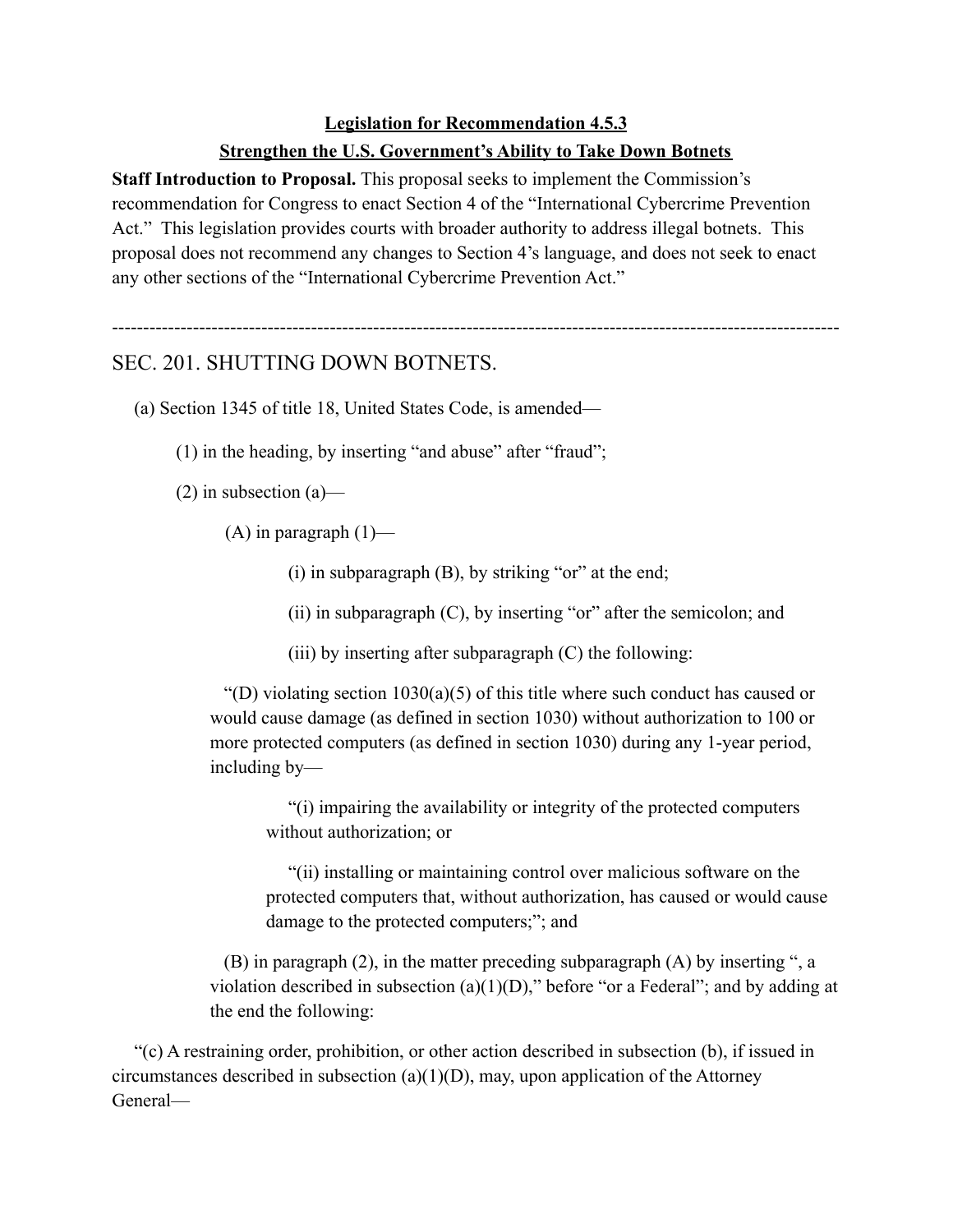"(1) specify that no cause of action shall lie in any court against a person for complying with the restraining order, prohibition, or other action; and

"(2) provide that the United States shall pay to such person a fee for reimbursement for such costs as are reasonably necessary and which have been directly incurred in complying with the restraining order, prohibition, or other action.".

(b) TECHNICAL AND CONFORMING AMENDMENT.—The table of sections for chapter 63 of title 18, United States Code, is amended by striking the item relating to section 1345 and inserting the following:

"1345. Injunctions against fraud and abuse.".

---------------------------------------------------------------------------------------------------------------------

**Legend.** Section 4 amends existing legislation (18 U.S.C. 1345). The language below shows the effect of Section 4's "line in line out" changes, which are **highlighted** with new words **underlined** and deleted words with **strikethroughs**.

§ 1345. Injunctions against fraud and abuse

(a)

(1) If a person is—

(A) violating or about to violate this chapter or section 287, 371 (insofar as such violation involves a conspiracy to defraud the United States or any agency thereof), or 1001 of this title;

(B) committing or about to commit a banking law violation (as defined in section 3322(d) of this title);  $\frac{\partial f}{\partial x}$ 

(C) committing or about to commit a Federal health care offense; or

(D) violating or about to violate section 1030(a)(5) of this title where such conduct has caused or would cause damage (as defined in section 1030) without authorization to 100 or more protected computers (as defined in section 1030) during any 1-year period, including by—

(i) impairing the availability or integrity of the protected computers without authorization; or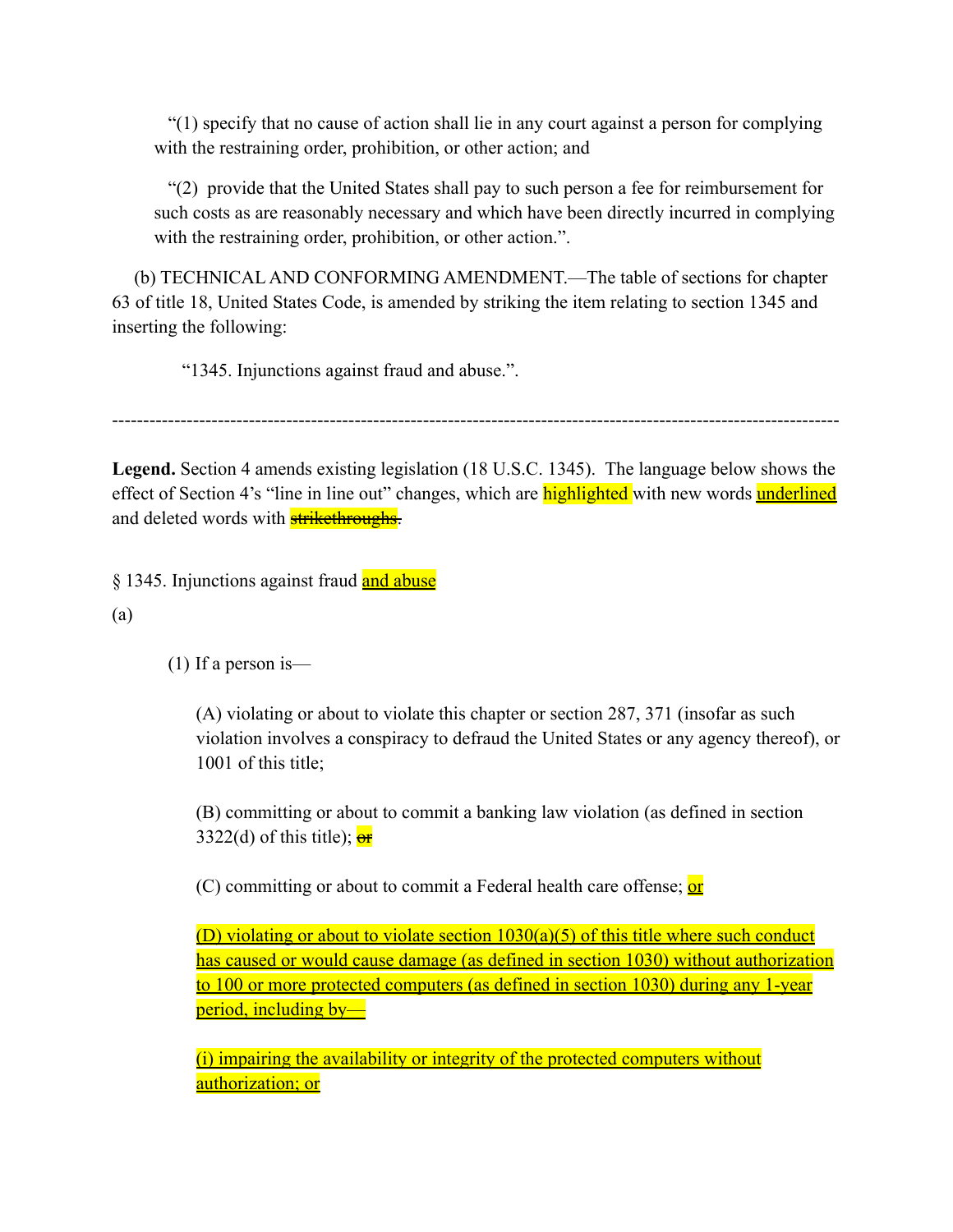(ii) installing or maintaining control over malicious software on the protected computers that, without authorization, has caused or would cause damage to the protected computers;

the Attorney General may commence a civil action in any Federal court to enjoin such violation.

(2) If a person is alienating or disposing of property, or intends to alienate or dispose of property, obtained as a result of a banking law violation (as defined in section 3322(d) of this title), a violation described in subsection  $(a)(1)(D)$ , or a Federal health care offense or property which is traceable to such violation, the Attorney General may commence a civil action in any Federal court—

(A) to enjoin such alienation or disposition of property; or

(B) for a restraining order to—

(i) prohibit any person from withdrawing, transferring, removing, dissipating, or disposing of any such property or property of equivalent value; and

(ii) appoint a temporary receiver to administer such restraining order.

(3) A permanent or temporary injunction or restraining order shall be granted without bond.

(b) The court shall proceed as soon as practicable to the hearing and determination of such an action, and may, at any time before final determination, enter such a restraining order or prohibition, or take such other action, as is warranted to prevent a continuing and substantial injury to the United States or to any person or class of persons for whose protection the action is brought. A proceeding under this section is governed by the Federal Rules of Civil Procedure, except that, if an indictment has been returned against the respondent, discovery is governed by the Federal Rules of Criminal Procedure.

(c) A restraining order, prohibition, or other action described in subsection (b), if issued in circumstances described in subsection (a)(1)(D), may, upon application of the Attorney General—

(1) specify that no cause of action shall lie in any court against a person for complying with the restraining order, prohibition, or other action; and